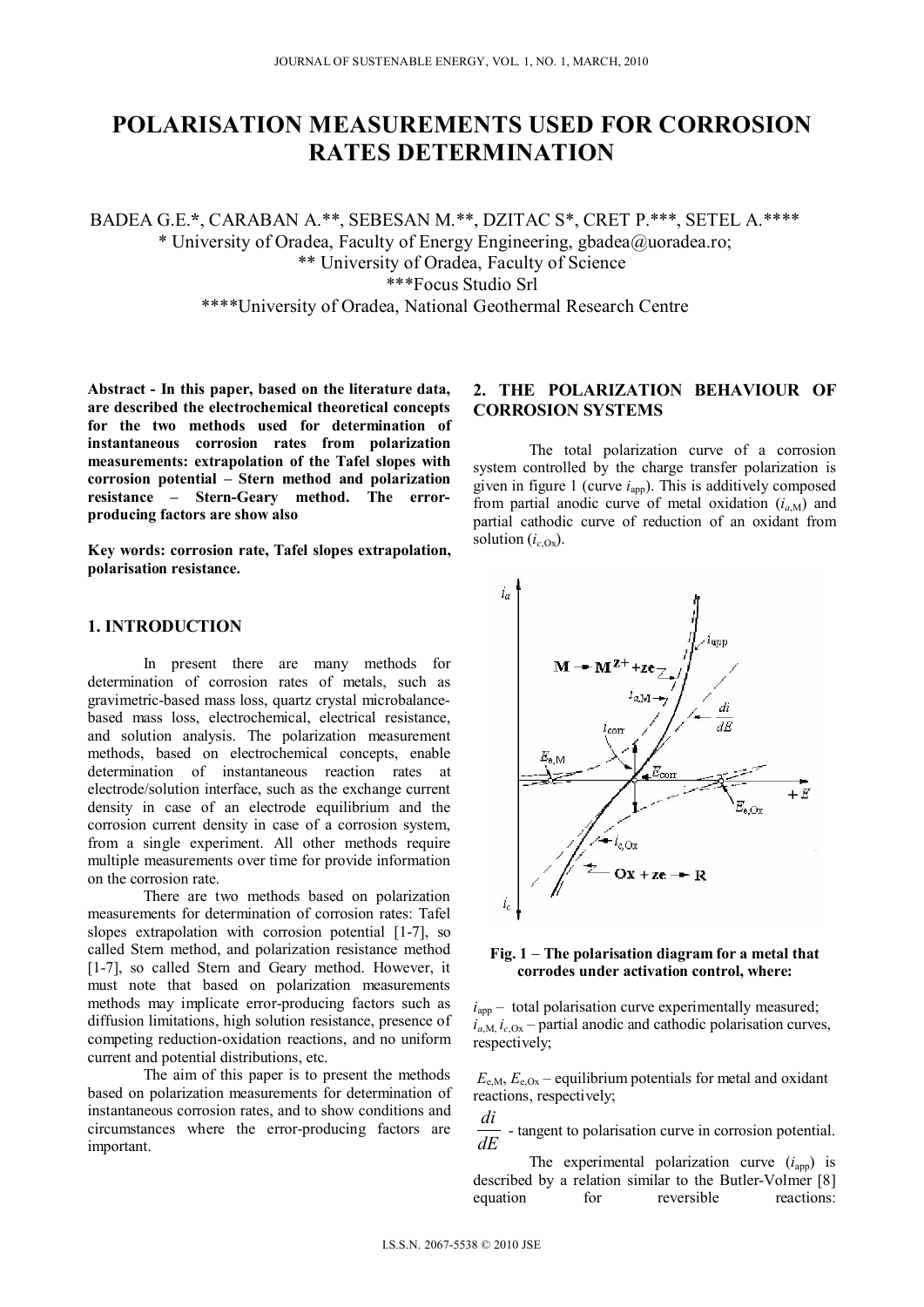$$
i_{app} = i_{\text{corr}} \left\{ \exp \left[ \frac{\alpha_{a,M} z F}{RT} (E - E_{\text{corr}}) \right] - \exp \left[ -\frac{\alpha_{c,Ox} z F}{RT} (E - E_{\text{corr}}) \right] \right\}
$$
(1)

where:

 $i<sub>app</sub>$  is applied or measured current density;  $\vec{i_{\text{corr}}}$  – corrosion current density;

 $\alpha_{a,M}$ ,  $\alpha_{C,0x}$  - charge transfer coefficients

for anodic and cathodic reactions, respectively;

 $E - E_{\text{corr}}$  –polarization, given by difference between applied and corrosion potential;

*z* – metal valence; *F* – Faraday constant; *R* – gas constant; T – absolute temperature.

At the corrosion potential  $(E_{\text{corr}})$ , the anodic and cathodic rates are exactly equal; thus the applied current density is zero. All electrons generated by oxidation metal in dissolution reaction are consumed

by oxidant reduction reaction on the same metal surface.

The equation (1) can be use for determinenation of instantaneous corrosion rates (in current units) from polarization measurements, as follows.

#### **2.1. Tafel slopes extrapolation method**

At large polarization, in the potential region where the rate of a single partial corrosion reaction predominates, the graphical representation in coordinates  $E$ -log  $i_{app}$ , for reactions under pure activation control give straight lines (so called Tafel lines), as in figure 2. At potentials well away from the corrosion potential, the applied current density reflects the kinetics of only one of the corrosion reactions.





Thus, when  $E \gg E_{corr}$  and

$$
E >> \quad
$$

 $i_{a,M}$  >>  $\left| i_{c,Ox} \right|$  it obtains the Tafel slope of the anodic reaction, conform to the relation:

For cathodic curve, when  $E \ll E_{\text{corr}}$ and  $i_{a,M} \ll |i_{c,0x}|$ , Tafel slope is given by relation:

*zF*

(3)

$$
b_a = \left(\frac{dE}{d\log i}\right)_{E \mid \sum_{E_{cor}}} = +\frac{2,3RT}{\alpha_{a,M}zF} \qquad (2) \qquad b_c = \left(\frac{dE}{d\log i}\right)_{E \mid \langle E_{cor}} = -\frac{2,3RT}{\alpha_{c,0x}zR}
$$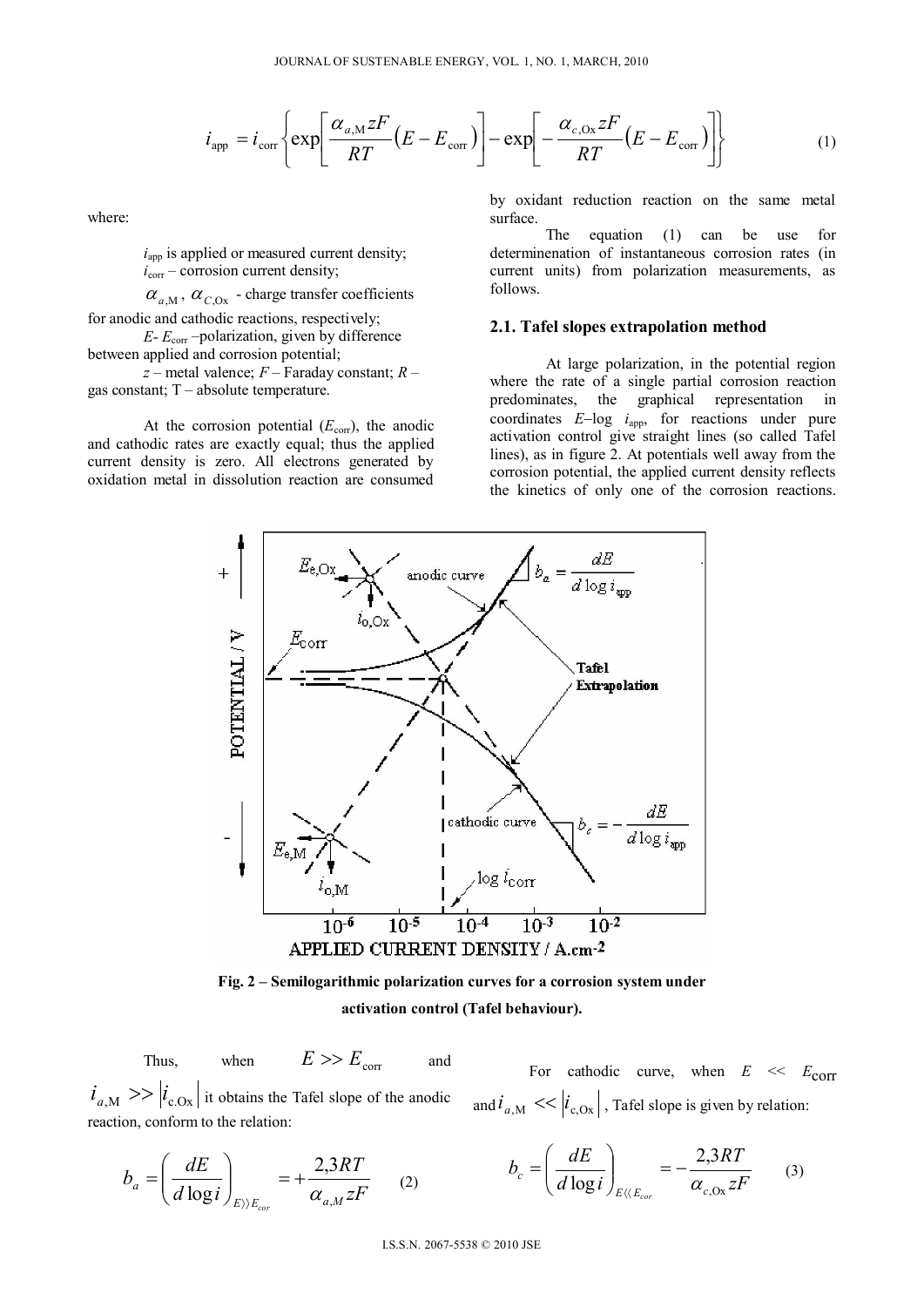The both Tafel lines intersect in the point of coordinates (*E*corr, log*i* corr) that makes possible the estimation of the corrosion current density by the extrapolation of the Tafel slopes with corrosion potential. As assuming uniform metal dissolution across the surface, Faraday's laws can be used to convert it to rate of weight loss in  $g/m<sup>2</sup>h$  [9] or rate of penetration in mm/year [2].

 In spite of the fact that method was accepted by ASTM, the graphical extrapolation method for determination of the corrosion current can lead to the various values [10]. A poor selection of the slope to be used can change the corrosion current density by a factor of 5 to 10 [4]. Two rules should be applied when using Tafel extrapolation. For an accurate extrapolation, at least one of branches of the polarisation curve should exhibit Tafel behaviour (i.e., linear on semilogarithmic scale) over at least one decade of current density. In addition, the extrapolation should start at least 50 to 100 mV away from  $E_{\text{corr}}$ .

 There are several factors that can lead to non-Tafel behaviour. The diffusion limitations on a reaction; ohmic losses in solution can lead to a curvature of the Tafel region, leading to erroneously high estimation of corrosion rate if not compensated for properly.; the presence of oxidation reactions that are not metal dissolution.

For consideration of the polarisation curves, the assumption of a steady-state system is implicit. The corrosion is a no equilibrium process that occurs at steady state. In many cases steady state is only approached and never achieved. The most used means of monitoring the approach to steady state of a corrosion system is the measurement of the corrosion potential with time. Generally, the  $E_{\text{corr}}$  changes most rapidly at the beginning of immersion. As the conditions at metal/solution interface approach steady state, the time-rate of change in *E*corr decreases. A reasonable criterion for steady state would be change of less 5 mV in  $E_{\text{corr}}$  over a 10 minute period [4].

## **2.2. The polarisation resistance – Stern-Geary method**

Many investigators have experimentally observed that *i*<sub>app</sub> was approximately linearly to applied potential within a few milivolts of polarisation from  $E_{\text{corr}}$ . The equation (1) can be mathematically linearized by taking its series expansion (e.g.  $e^x = 1 + x + x^2/2! + x^3/3! +$ ...) and by neglecting higher terms when  $\Delta E/b \le 0.1$ , obtaining the relation:

$$
i_{app} = i_{corr} \left\{ \left[ 1 + \frac{\alpha_{a,M} zF}{RT} (E - E_{corr}) \right] - \left[ 1 - \frac{\alpha_{c,0x} zF}{RT} (E - E_{corr}) \right] \right\}
$$
  

$$
= i_{corr} \left[ \left( \frac{\alpha_{a,M} zF}{RT} + \frac{\alpha_{c,0x} zF}{RT} (E - E_{corr}) \right] \right]
$$
 (4)

Replacing:

$$
\frac{\alpha_{a,M} zF}{RT} = \frac{2.3}{b_a}; \frac{\alpha_{c,0x} zF}{RT} = \frac{2.3}{b_c},
$$
  
and  $(E - E_{corr}) = \Delta E$ 

and rearranged the terms, equation (4) becomes:

$$
i_{\text{corr}} = \frac{1}{2,3} \cdot \frac{b_a b_c}{b_a + b_c} \cdot \left(\frac{\Delta i_{\text{app}}}{\Delta E}\right)_{E_{\text{corr}}} = \frac{B}{R_{\text{p}}}
$$
 (5)

where:

$$
B = \frac{1}{2,3} \cdot \frac{b_a b_c}{b_a + b_c}
$$

and

$$
R_{\rm p} = \left(\frac{\Delta E}{\Delta i_{\rm app}}\right)_{\substack{(E - E_{\rm corr})^{-\infty}}}
$$

is the polarisation resistance given by slope of linear part  $(dE/di)$  at  $t = \infty$ ,  $\Delta E = 0$ , [ohm·cm<sup>2</sup>]

The relation (5) known as Stern-Geary equation or polarisation resistance method correlates the slope  $(dE/di)$  of the polarisation curve (see tangent at curve  $i<sub>ann</sub>$  from figure 1) for an electrode that corrodes at the open-circuit potential ( $E_{\text{corr}}$ ) of corrosion current density  $(i_{\text{corr}})$  at the same potential. The knowledge of  $R_p$ ,  $b_a$  and  $b_c$  enables direct determination of corrosion rate at any instant in time using Eq. (5) [2-7]

Conform to ASTM standards [11] the procedures for determination of the linear  $E - i$  behaviour for an electrode near  $E_{\text{corr}}$  and therefore to conducting polarisation resistance measurements can be: potentidynamic, potential-step and current-step. The